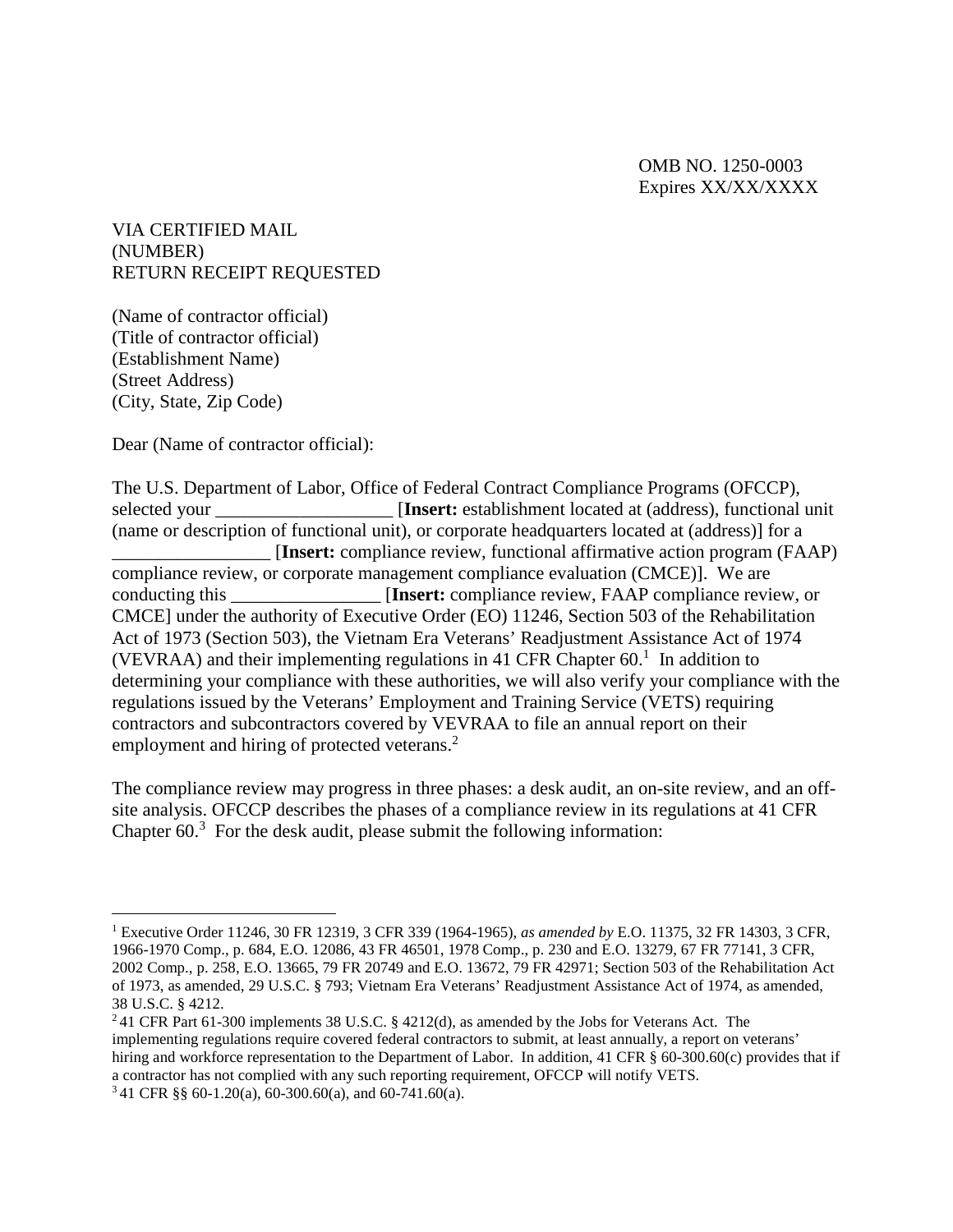- 1. a copy of your current Executive Order 11246 Affirmative Action Program (AAP) prepared in accordance with the requirements of 41 CFR §§ 60-1.40 and 60-2.1 through 60-2.17;
- 2. a copy of your current Section 503 AAP prepared in accordance with the requirements of 41 CFR §§ 60-741.40 through 60-741.47;
- 3. a copy of your current VEVRAA AAP prepared in accordance with the requirements of 41 CFR §§ 60-300.40 through 60-300.45;
- 4. a list of the subcontractor names and locations for the three most recently awarded subcontracts<sup>4</sup> that have a total contract value of \$150,000 or more, excluding those expiring within six months of receipt of this letter;<sup>5</sup> and
- 5. the support data specified in the enclosed Itemized Listing.

Please submit your AAP(s) and the Itemized Listing support data to the email address listed below or to the address listed on page one of this letter as soon as possible, but no later than 30 days from the date you receive this letter. Pursuant to 41 CFR §§ 60-1.12(e), 60-300.80(c), and 60-741.80(c), failure to preserve complete and accurate records constitutes non-compliance with your obligations as a federal contractor or subcontractor. Once the evaluation begins, you are required to maintain all personnel and employment records described in the regulations enforced by OFCCP until the final disposition of the evaluation.<sup>6</sup>

We encourage you to submit your information in an electronic format to reduce the amount of time it takes to complete our evaluation of your [**Insert** establishment, functional unit, or corporate headquarters]. Should you opt to email your submissions, use email address . Please use caution when submitting large electronic files. Check with the OFCCP Compliance Officer and your system administrator to ensure adherence to administrative and system guidelines.

You should be aware that OFCCP may initiate enforcement proceedings if you fail to submit AAPs and support data that represent a reasonable effort to meet the requirements of the regulations in 41 CFR Chapter 60. Please also be aware that OFCCP may use the information you provide during a compliance evaluation in an enforcement action. We may also share that information with other enforcement agencies within DOL, as well as with other federal civil rights enforcement agencies with which we have information sharing agreements.

<sup>4</sup> List only those subcontractors that perform work or provide supplies or services necessary to the performance of your federal contract, in whole or in part, and those subcontractors that perform, undertake, or assume any portion of the contractor's obligation. For more information, see 41 CFR § 60-1.3 (defining "subcontract" and "subcontractor").

<sup>&</sup>lt;sup>5</sup> If the contractor has multiple establishments, OFCCP seeks the three most recent subcontracts for the federal contractor, not the contractor establishment. If the contractor has fewer than three subcontracts that meet the criteria, submit all such subcontracts.

 $641$  CFR §§ 60-1.12(a), 60-300.80(a), and 60-741.80(a).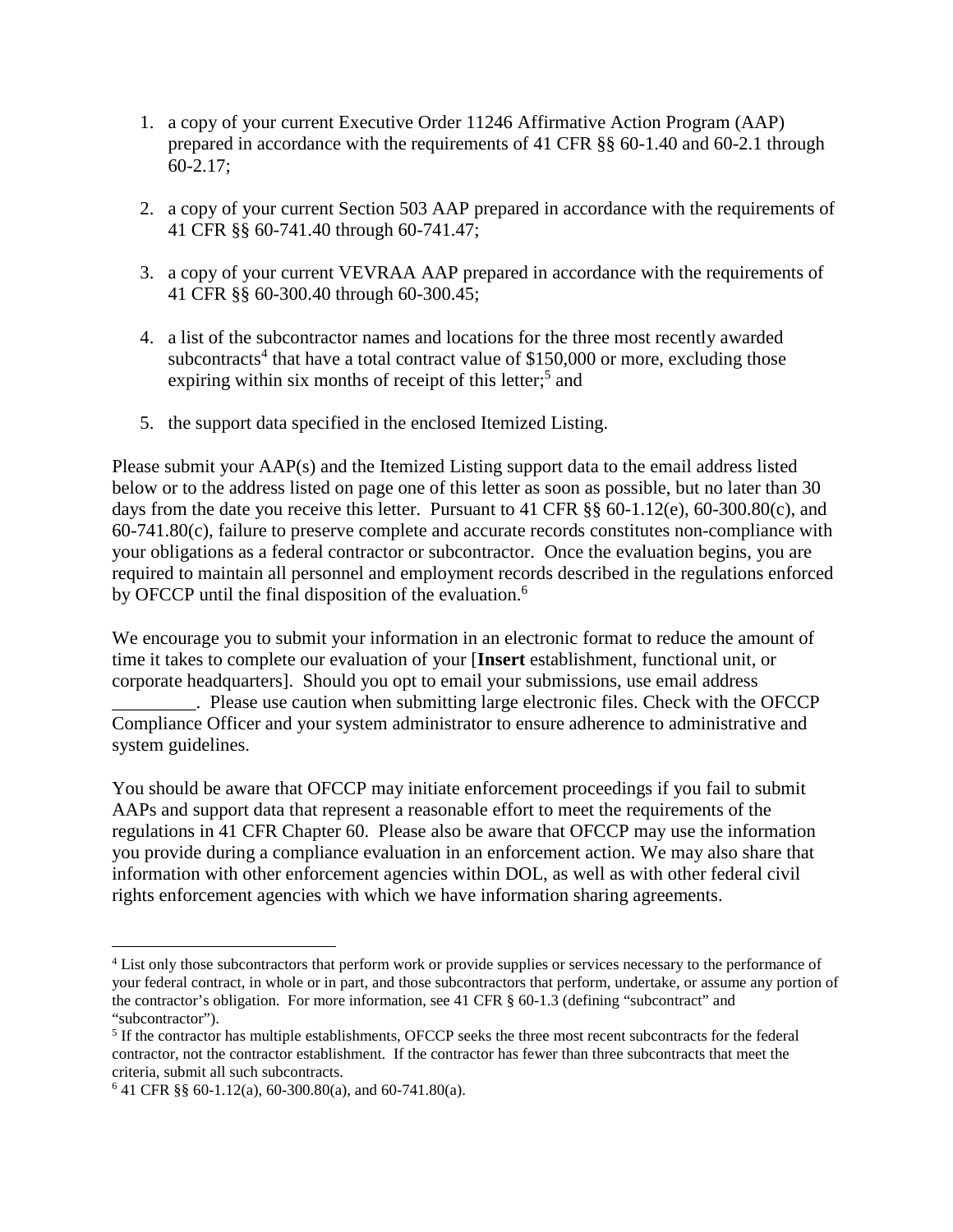Finally, the public may seek disclosure of the information you provide during a compliance review. Under current law and regulations, OFCCP is required to comply with the Freedom of Information Act, the Trade Secrets Act, the Privacy Act, Executive Order 12600, and DOL's FOIA regulations at 29 CFR § 70.26, all of which govern the disclosure of confidential commercial information.<sup>7</sup>

Please contact \_\_\_\_\_\_\_\_\_\_\_\_at \_\_\_\_\_\_\_\_\_\_\_\_\_\_if you have any questions concerning the compliance evaluation.

Sincerely,

(Name of District Director) District Director

Enclosure (1) Itemized Listing

<sup>7</sup> 41 CFR §§ 60-1.20(g), 60-300.81, and 60-741.81; Freedom of Information Act, as amended, 5 U.S.C. § 552 (2009).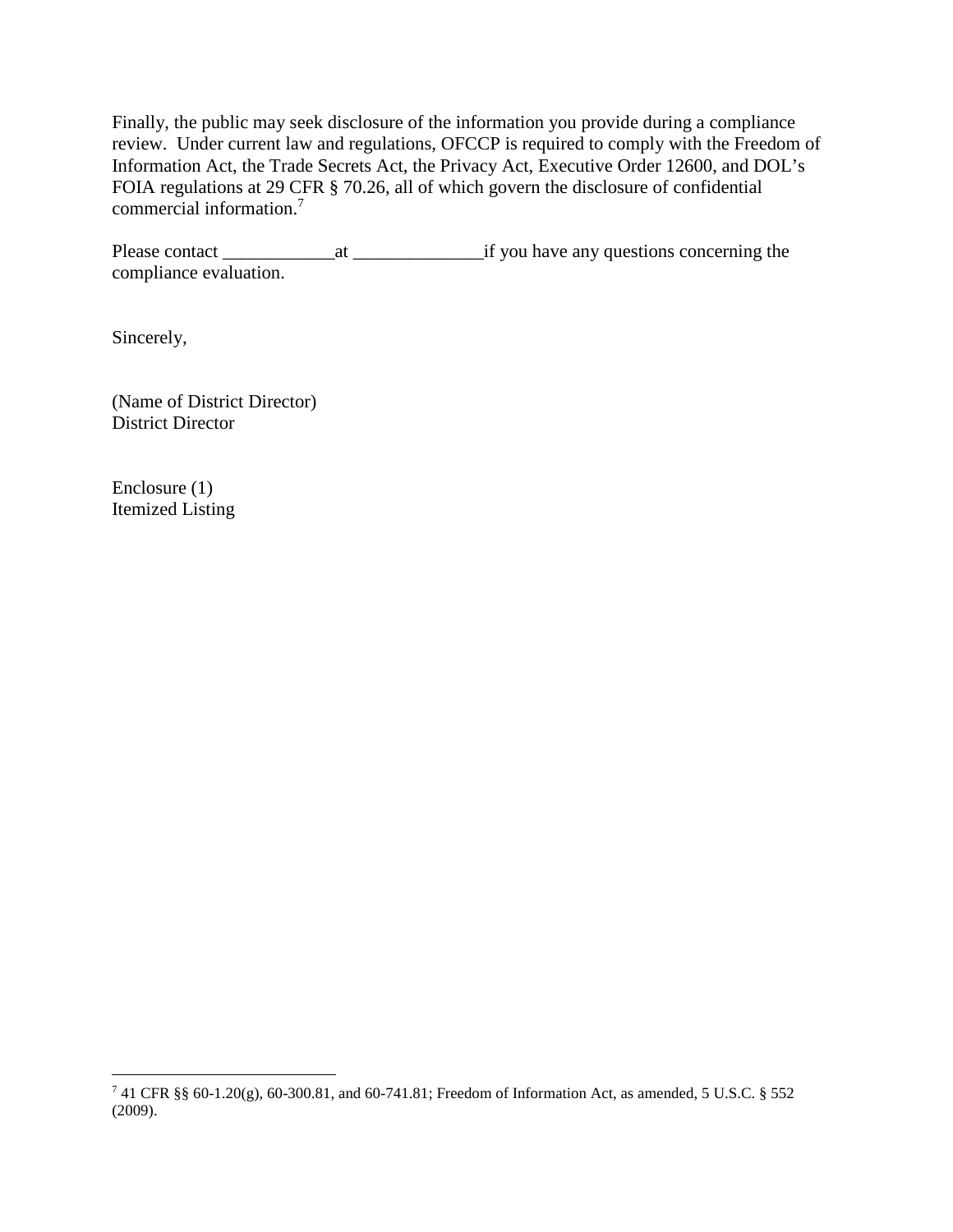# **ITEMIZED LISTING**

### Executive Order 11246

1. An organizational display or workforce analysis prepared according to 41 CFR § 60-2.11.

2. The formation of job groups (covering all jobs) consistent with criteria given in 41 CFR § 60- 2.12.

3. For each job group, a statement of the percentage of minority and female incumbents as described in 41 CFR § 60-2.13.

4. For each job group, a determination of minority and female availability that considers the factors given in 41 CFR  $\S$  60-2.14(c)(1) and (c)(2).

5. For each job group, the comparison of incumbency to availability as explained in 41 CFR § 60-2.15.

6. Placement goals for each job group in which the percentage of minorities or women employed is less than would be reasonably expected given their availability as described in 41 CFR § 60- 2.16.

## Section 503

7. Results of the evaluation of the effectiveness of outreach and recruitment efforts that were intended to identify and recruit qualified individuals with disabilities as described in 41 CFR § 60-741.44(f).

8. Documentation of all actions taken to comply with the audit and reporting system requirements described in 41 CFR § 60-741.44(h).

9. Documentation of the computations or comparisons described in 41 CFR § 60-741.44(k) for the immediately preceding AAP year and, if you are six months or more into your current AAP year when you receive this listing, provide the information for at least the first six months of the current AAP year.

10. The utilization analysis evaluating the representation of individual with disabilities in each job group, or, if appropriate, evaluating the representation of individuals with disabilities in the workforce as a whole, as provided in 41 CFR  $\S$  60-741.45. If you are six months or more into your current AAP year on the date you receive this listing, please also submit information that reflects current year progress.

## VEVRAA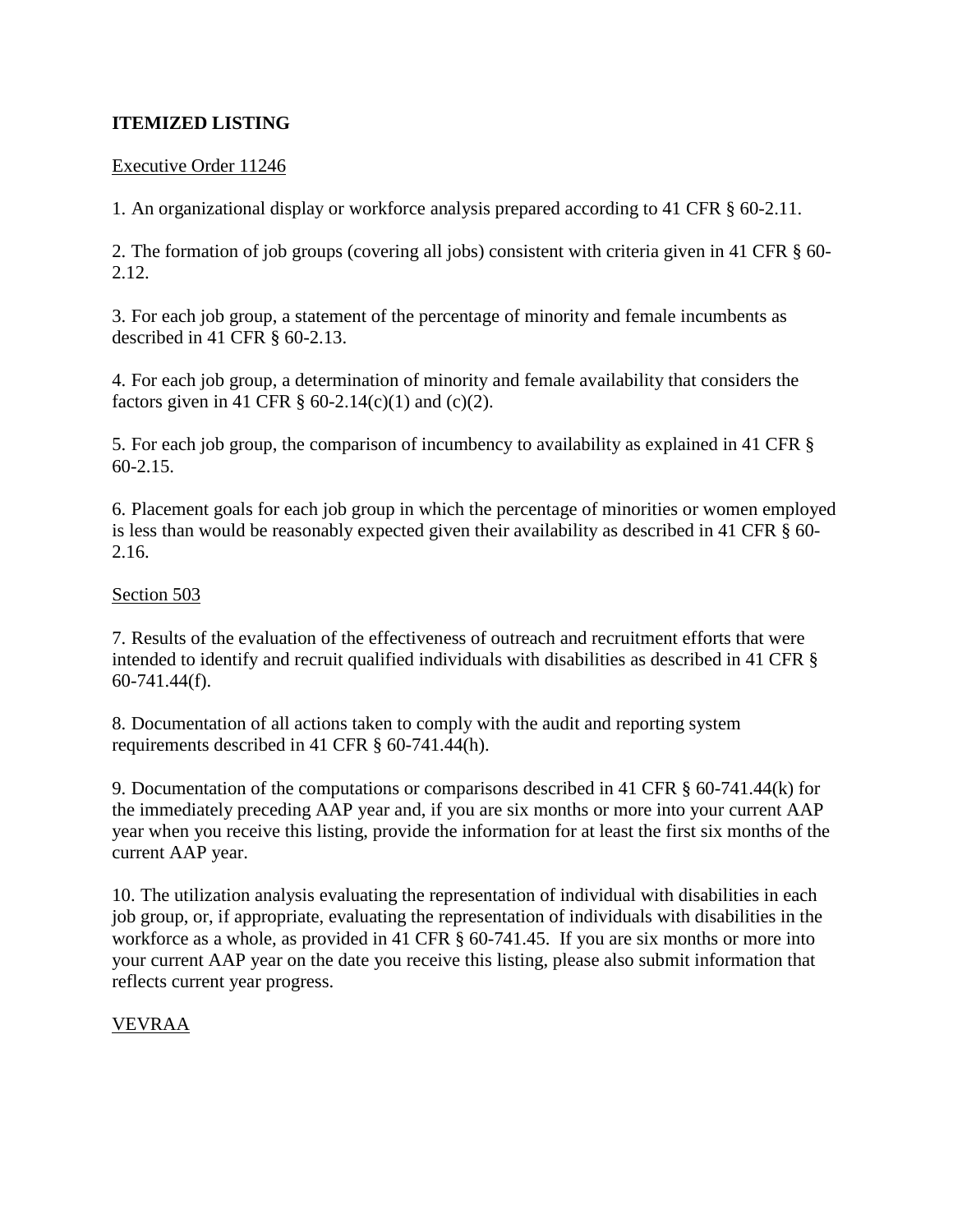11. Results of the evaluation of the effectiveness of outreach and recruitment efforts that were intended to identify and recruit qualified protected veterans as described in 41 CFR § 60- 300.44(f).

12. Documentation of all actions taken to comply with the audit and reporting system requirements described in 41 CFR § 60-300.44(h).

13. Documentation of the computations or comparisons described in 41 CFR § 60-300.44(k) for the immediately preceding AAP year and, if you are six months or more into your current AAP year when you receive this listing, provide the information for at least the first six months of the current AAP year.

14. Documentation of the hiring benchmark adopted, the methodology used to establish it if using the five factors described in § 60-300.45(b)(2). If you are six months or more into your current AAP year on the date you receive this listing, please also submit current year hiring data to measure against your benchmark.

## Support Data

15. Copies of Component 1 of your Employer Information Report EEO-1 (Standard Form 100 Rev.) for the last three years.<sup>8</sup>

16. A copy of your collective bargaining agreement(s), if applicable. Include any other documents you prepared, such as policy statements, employee notices or handbooks, etc. that implement, explain, or elaborate on the provisions of the collective bargaining agreement.

17. Information on your EO 11246 affirmative action goals for the immediately preceding AAP year and, where applicable (see below), progress on your goals for the current AAP year.<sup>9</sup>

For the immediately preceding AAP year, this report must include information that reflects:

- a. job group representation at the start of the AAP year (i.e., total incumbents, total minority incumbents, and total female incumbents);
- b. the placement goals established for minorities and women at the start of the AAP year; and
- c. the actual number of placements (hires plus promotions) made during the AAP year into each job group with goals (i.e., total placements, total minority placements, and total female placements). For goals not attained, describe the specific good faith efforts made to remove identified barriers, expand equal employment opportunity, and produce measurable results.

<sup>8</sup> 41 CFR § 60-1.7.

 $941$  CFR §§ 60-1.12(a), 60-2.1(c), and 60-2.16.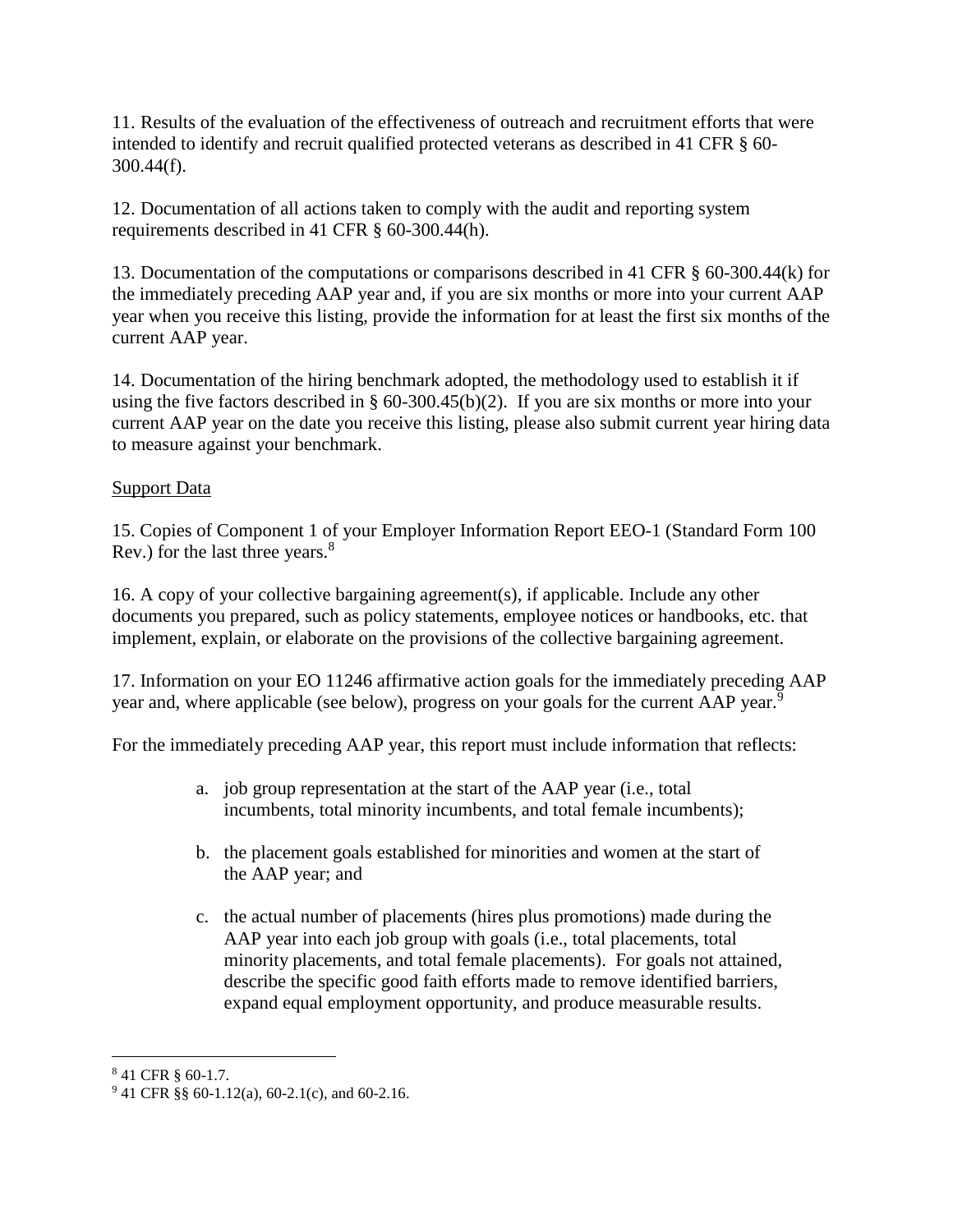If you are six months or more into your current AAP year on the date you receive this Scheduling Letter and Itemized Listing, please also submit information that reflects progress on goals established in your current AAP year, and describe your implementation of actionoriented programs designed to achieve these goals.<sup>10</sup>

18. Data on your employment activity (applicants, hires, promotions, and terminations) for the immediately preceding AAP year and, if you are six months or more into your current AAP year when you receive this listing, provide the information in (a) through (d) below for at least the first six months of the current AAP year. You should present this data by job group (as defined in your AAP) or by job title.<sup>11</sup>

- a. Applicants: For each job group or job title, this analysis must consist of the total number of applicants identified by gender and by race/ethnicity.<sup>12</sup> For each job group or job title, applicants for whom race and/or gender is not known should be included in the data submitted. However, if some of your job groups or job titles (most commonly, entry-level) are filled from the same applicant pool, you may consolidate your applicant data for those job groups or titles. For example, where applicants expressly apply for or would qualify for a broad spectrum of jobs (such as "Production," "Office," etc.) that includes several job groups, you may consolidate applicant data.
- b. Hires: For each job group or job title, this analysis must consist of the total number of hires identified by gender and race/ethnicity.
- c. Promotions: For each job group or job title, provide the total number of promotions by gender and race/ethnicity. Also, include a definition of "promotion" as used by your company and the basis on which they were compiled (e.g. promotions to the job group, from and/or within the job group, etc.). If it varies for different segments of your workforce, please define the term as used for each segment. If you present promotions by job title, include the department and job group from which and to which the person(s) was promoted. For internal promotions, provide the workforce representation of women and minorities in the job group from which the person(s) was promoted.
- d. Terminations: For each job group or job title, provide the total number of employee terminations by gender and race/ethnicity. When presenting terminations by job title, include the department and job group from which the person(s) terminated.

<sup>10</sup> 41 CFR §§ 60-1.12 and 60-2.17(c).

<sup>&</sup>lt;sup>11</sup> 41 CFR §§ 60-1.12, 60-2.11 to -2.12, 60-2.17(b)(2) and (d)(1), 60-3.4, and 60-3.15.

 $12$  The term "race/ethnicity" as used throughout the Itemized Listing includes these racial and ethnic groups: African-American/Black, Asian/Pacific Islander, Hispanic, American Indian/Alaskan Native, and White. You also have the option of submitting the requested data using the race and ethnic categories on the EEO-1 survey.